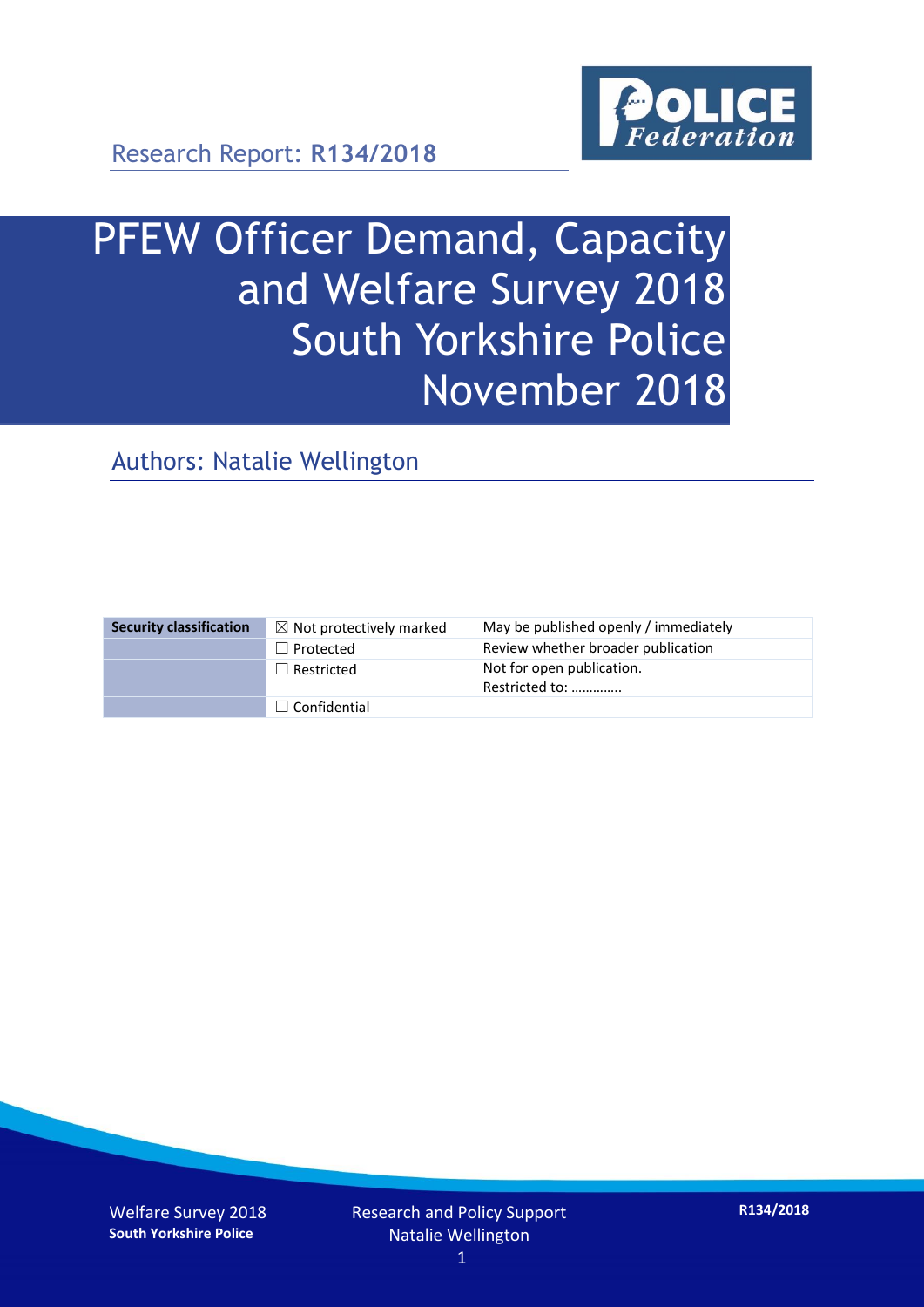## **FOREWORD**

#### **INTRODUCTION**

Over the last decade, the impact of reducing policing budgets on officer numbers has been considerable, with a 15% fall in officer numbers over a seven year period from a high of 142,056 in 2009 to 121,010 in March 2018. $^{\mathrm{i}}$  Evidence from a focus group study conducted by the PFEW<sup>ii</sup> highlighted that these reductions may be having a negative effect on officers individual wellbeing. It was within this context that the Police Federation of England and Wales (PFEW) began a biennial Demand, Capacity and Welfare Survey. The 2018 PFEW Officer Demand, Capacity and Welfare Survey is the second iteration of the survey.

This report provides a summary of responses to key questions from the 2018 PFEW Officer Demand, Capacity and Welfare Survey from respondents in South Yorkshire Police.

Where appropriate, details of average responses from last year, or the police service as a whole, are also presented. However, differences across these figures have not been tested to assess whether they are statistically significant<sup>1</sup>; therefore any and all differences reported are for guidance only and must be treated with caution.

Force rankings have not been included, because not all differences are statistically significant. In addition, forces with fewer than 100 respondents were not provided with a force level report as their sample size was too small to be representative of the force as a whole and may have enabled identification of individuals based on their demographics.

Please be aware that the total number of responses for each item may vary slightly as not all items were answered by all respondents, and all percentages are rounded to the nearest whole number. In addition, the actual differences between any and all groups may be quite small and these details should be considered when interpreting the data.

 $<sup>1</sup>$  As all the data are derived from samples of the population, rather than the whole population, percentage figures calculated are strictly</sup> speaking estimates, rather than exact measures. This means that every figure has a margin of error associated with it. Hence a very small percentage difference year on year may be due to sampling, rather than to actual changes.

Welfare Survey 2018 **South Yorkshire Police**

-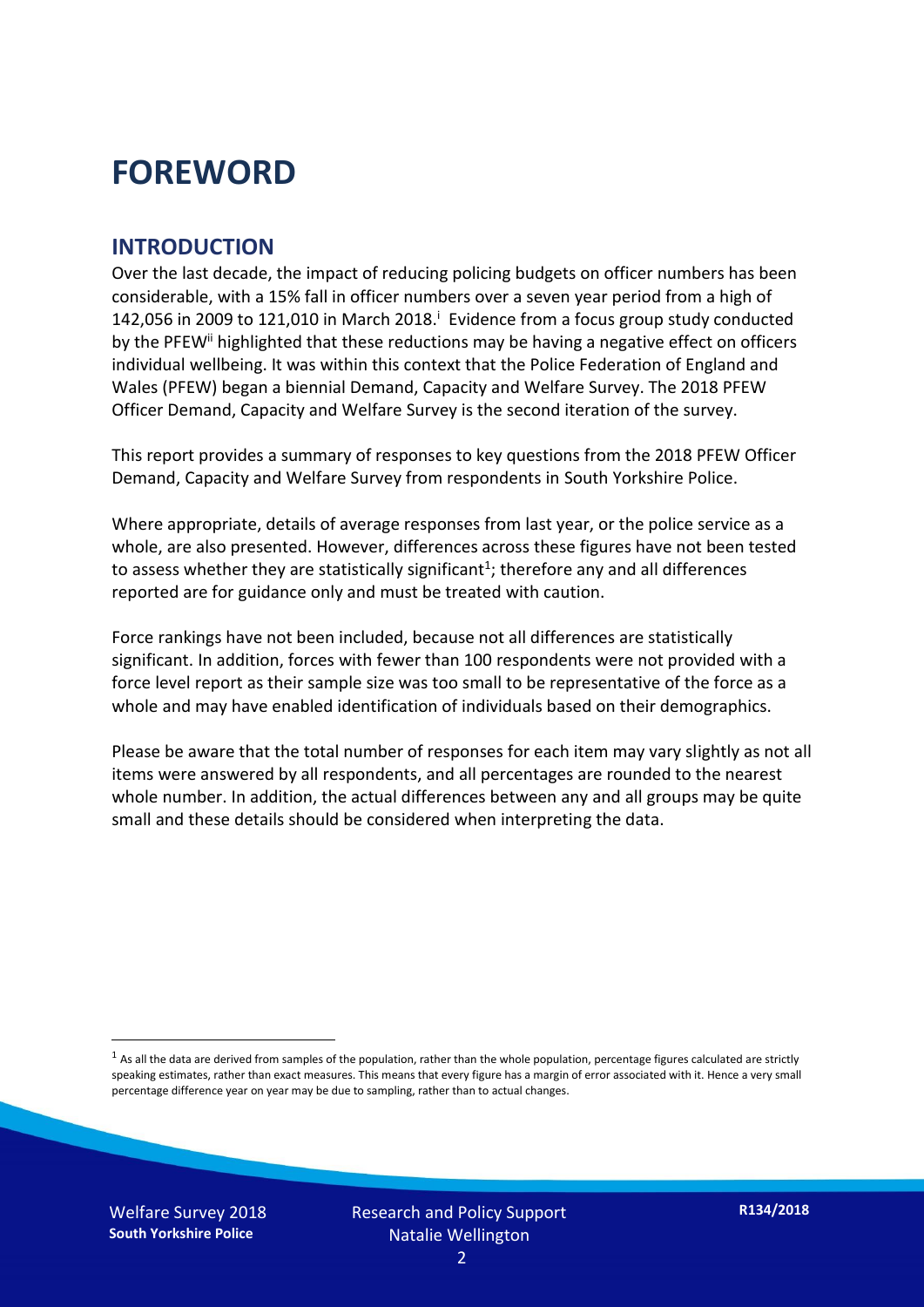#### **RESPONSE RATES AND DEMOGRAPHICS**

Survey responses were gathered over a six-week period between August and September 2018. All officers of the federated ranks in England and Wales were eligible to participate.

Analyses were conducted on a sample of 18,100 responses drawn from all 43 forces across England and Wales.<sup>2</sup> The national response rate for the 2018 survey was 15%.

Overall 4% of respondents (n=788) to the survey declined to state which force they belonged to. These responses have been included within the national data but are excluded from force-level analyses.

452 responses were received from South Yorkshire Police, representing a response rate of around 19%. <sup>3</sup> The margin of error for this report has been calculated using the size of the sample and the population. At a 95% confidence level, this force report has a 4% margin of error. If the margin of error is less than 5%, it can be considered to be within the normal bounds of academic rigor.<sup>4</sup> If this threshold has not been met, the results from this report must be interpreted with caution.

63% of responses from South Yorkshire Police were received from male officers and 33% of responses were from female officers. The other 4% preferred not to say or identified in another way. In regards to rank, 78% of respondents from South Yorkshire Police were Constables, 16% were Sergeants, 6% were Inspectors, and 0% were Chief Inspectors. 4% of responses from South Yorkshire Police were received from Black and Minority Ethnic (BME) officers.

-

 $2$  Data were removed where the respondent indicated they were not currently a police officer or they gave implausible answers – for full exclusion criteria, please see the full report.

<sup>3</sup> Based on March 2018 Home Office figures of officer headcount, for full details please see item ii in the reference section.

<sup>4</sup> The generally accepted academic standards is a 95% confidence level with a 5% (or less) margin of error.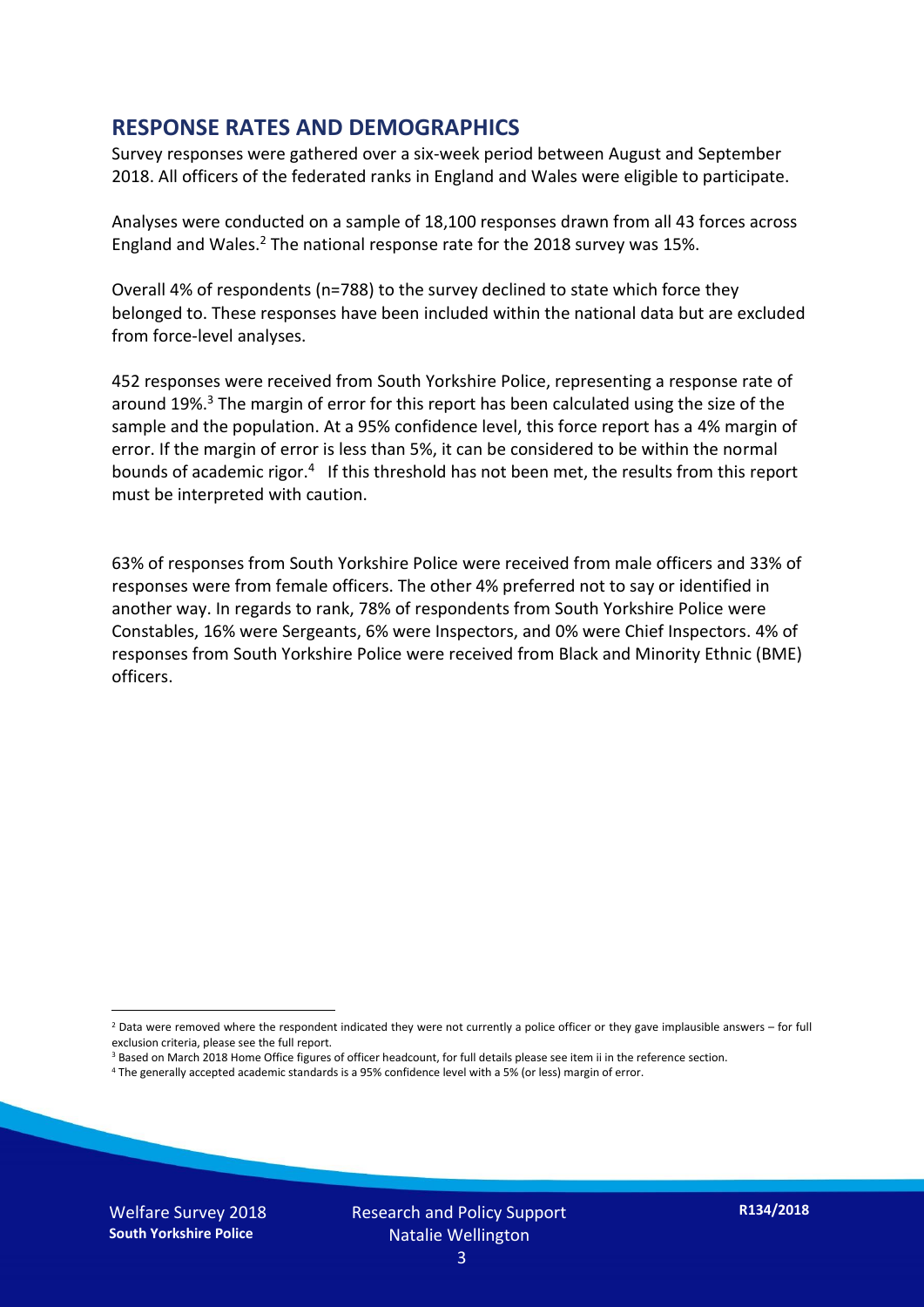## **INFOGRAPHIC**



## **Who responded?**

**452** responses were received from South Yorkshire Police, representing a **19%** response rate



Welfare Survey 2018 **South Yorkshire Police**

Research and Policy Support Natalie Wellington 4

**R134/2018**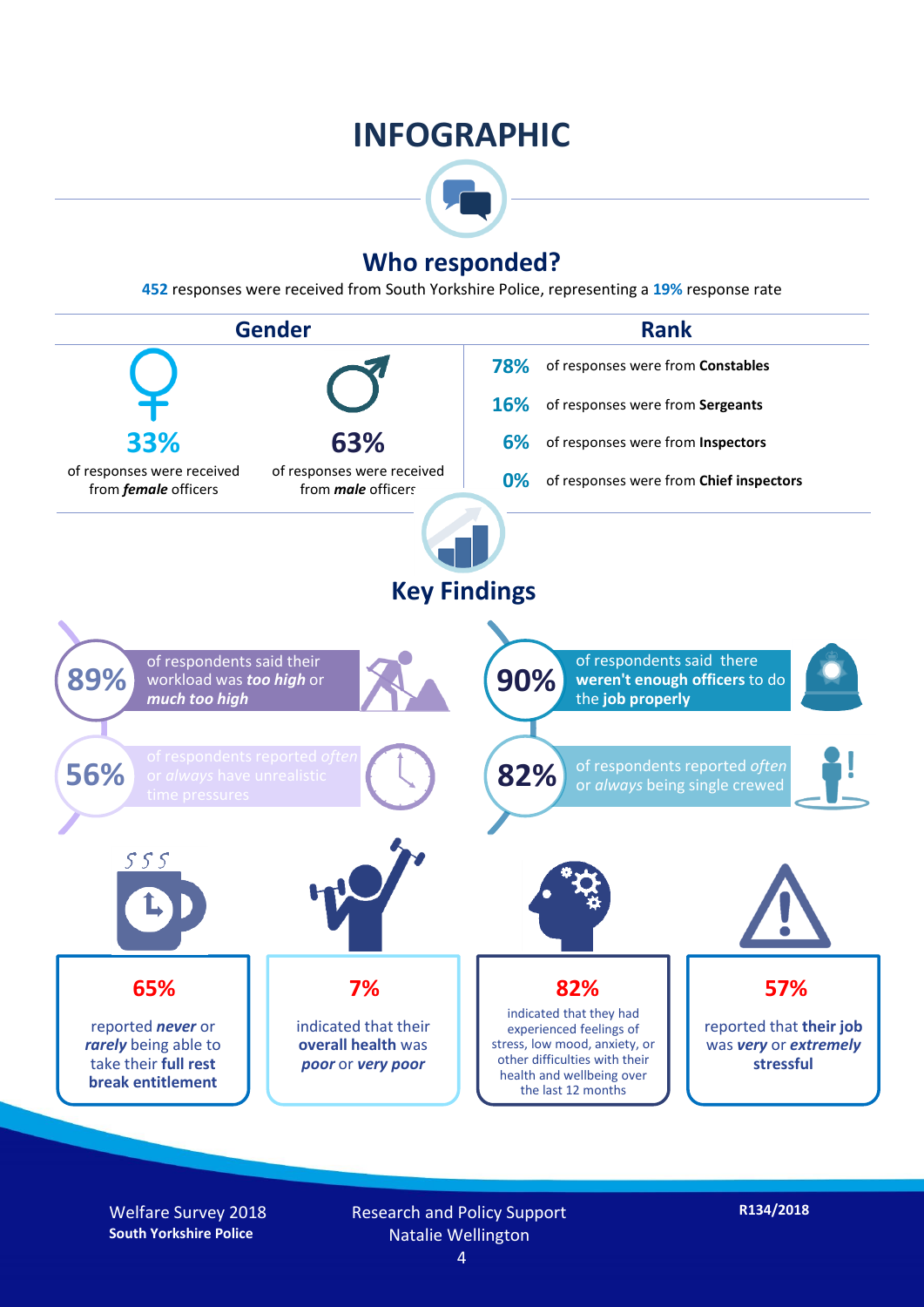## **Executive Summary**

- **452** responses were received from South Yorkshire Police, representing a response rate of around **19%**.
- The average (mean) rating for overall Job satisfaction for respondents from South Yorkshire Police was **4/10.**
- Frequent single crewing (often or always) was reported by **82%** of respondents from South Yorkshire Police.
- **65%** of respondents from South Yorkshire Police reported *never* or *rarely* being able to take their **full rest break entitlement***; higher than* the proportion in 2016.
- **89%** of respondents from South Yorkshire Police said their **workload** was *too high* or *much too high; higher than* the proportion in 2016.
- **56%** of respondents from South Yorkshire Police reported *often* or *always* **having unrealistic time pressures***; higher than* the proportion in 2016.
- **90%** of respondents from South Yorkshire Police said there **weren't enough officers to do the job properly***; the same as* the proportion in 2016.
- **7%** said that they had **enough time engage in proactive policing** in their team/unit*; higher than* the proportion in 2016.
- **7%** of respondents from South Yorkshire Police indicated that their **overall health** was *poor* or *very poor.*
- **82%** of respondents from South Yorkshire Police indicated that they had **experienced feelings of stress, low mood, anxiety, or other difficulties with their health and wellbeing** over the last 12 months.
- **57%** of respondents from South Yorkshire Police reported that their job was *very* or *extremely* **stressful***; higher than* the proportion in 2016.
- **25%** of South Yorkshire Police respondents reported that they had suffered **one or more injuries** that required medical attention as a result of **work-related violence** in the last year.
- **15%** of South Yorkshire Police respondents reported that they had suffered **one or more injuries** that required medical attention as a result of **work-related accidents**  in the last year.
- **37%** of respondents from South Yorkshire Police felt that someone would be **treated differently (in a negative way)** if they disclosed difficulties with their mental health and wellbeing; *lower than* the proportion in 2016.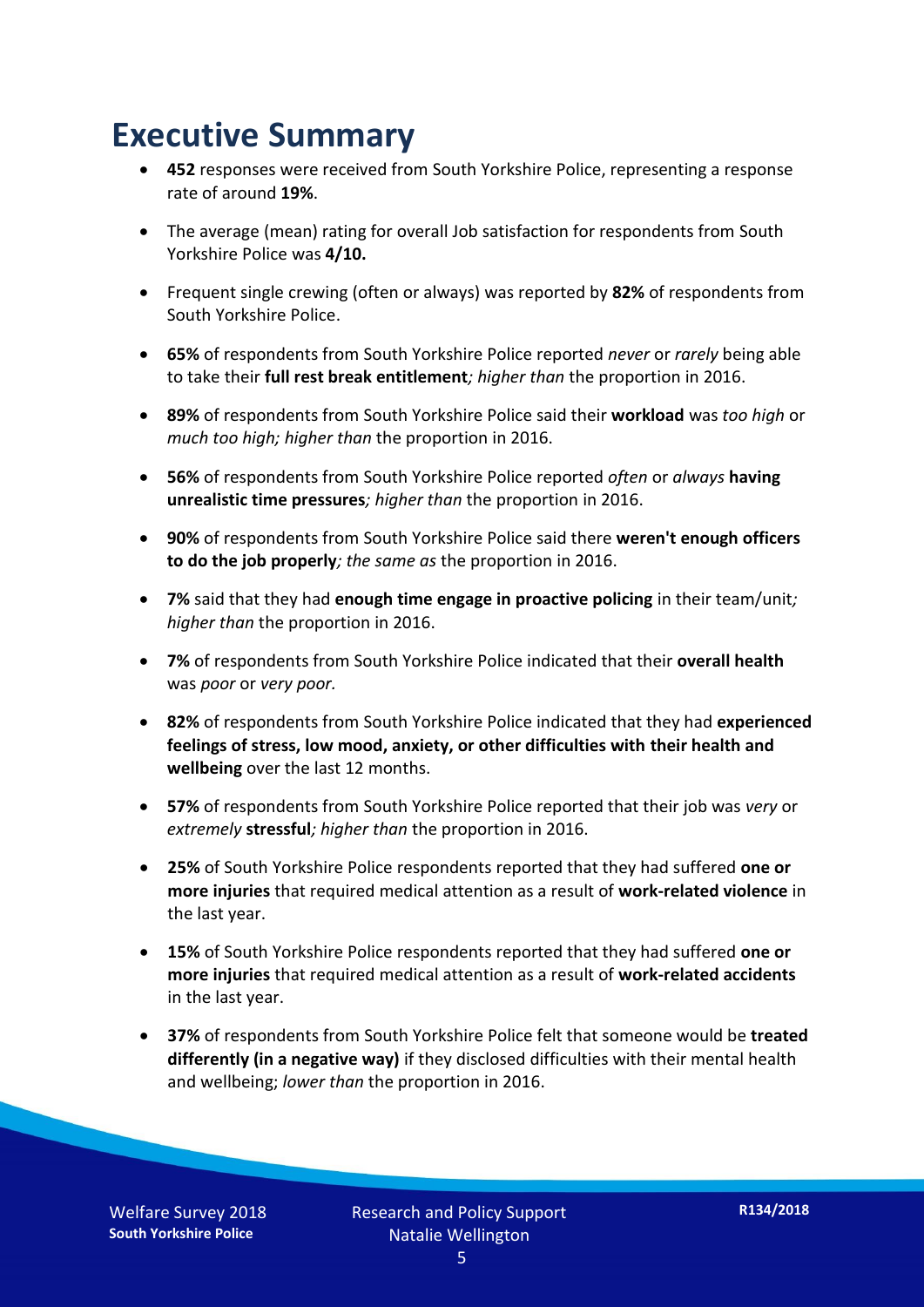## **1. WORKING ARRANGEMENTS**

### **1.1. OVERALL JOB SATISFACTION**

Respondents were asked to rate their overall job satisfaction between 0 and 10, where 0 was 'not at all satisfied' and 10 was 'completely satisfied.'

The average (mean) rating for overall job satisfaction for respondents from South Yorkshire Police was 4/10 (range 0-10), with 35% of respondents reporting an overall job satisfaction rating of 2 or less.

This can be compared to the National average of 4/10, and 32% of respondents reported an overall job satisfaction rating of 2 or less.

#### **1.2. SHIFTS**

8% of respondents from South Yorkshire Police reported that their formal shift duration was more than the 8-10 hours advised by the Health and Safety Executive<sup>iii</sup> and the Police Negotiating Board,<sup>iv</sup> and 7% of respondents indicated a shift length of 12 hours or more.

7% of the national sample indicated that their formal shift duration was more than 8-10 hours, and 5% indicated a shift length of 12 hours or more.

#### **1.3. SINGLE CREWING**

Among respondents from South Yorkshire Police, for whom this item was applicable, 82% reported being single crewed either *often* or *always* over the previous 12 month period. This can be compared with 75% of respondents from the national sample.

#### **1.4. BREAKS, REST DAYS AND ANNUAL LEAVE**

65% of respondents from South Yorkshire Police reported *never* or *rarely being* able to take their full rest break entitlement, and 86% reported having had two or more rest days cancelled in the previous 12 month period. In addition, 33% of respondents from South Yorkshire Police told us that they have not been able to take their full annual leave entitlement in the previous 12 month period.

Historical comparison for items relating to breaks, rest days and annual leave for **South Yorkshire Police**, are provided in Table 1.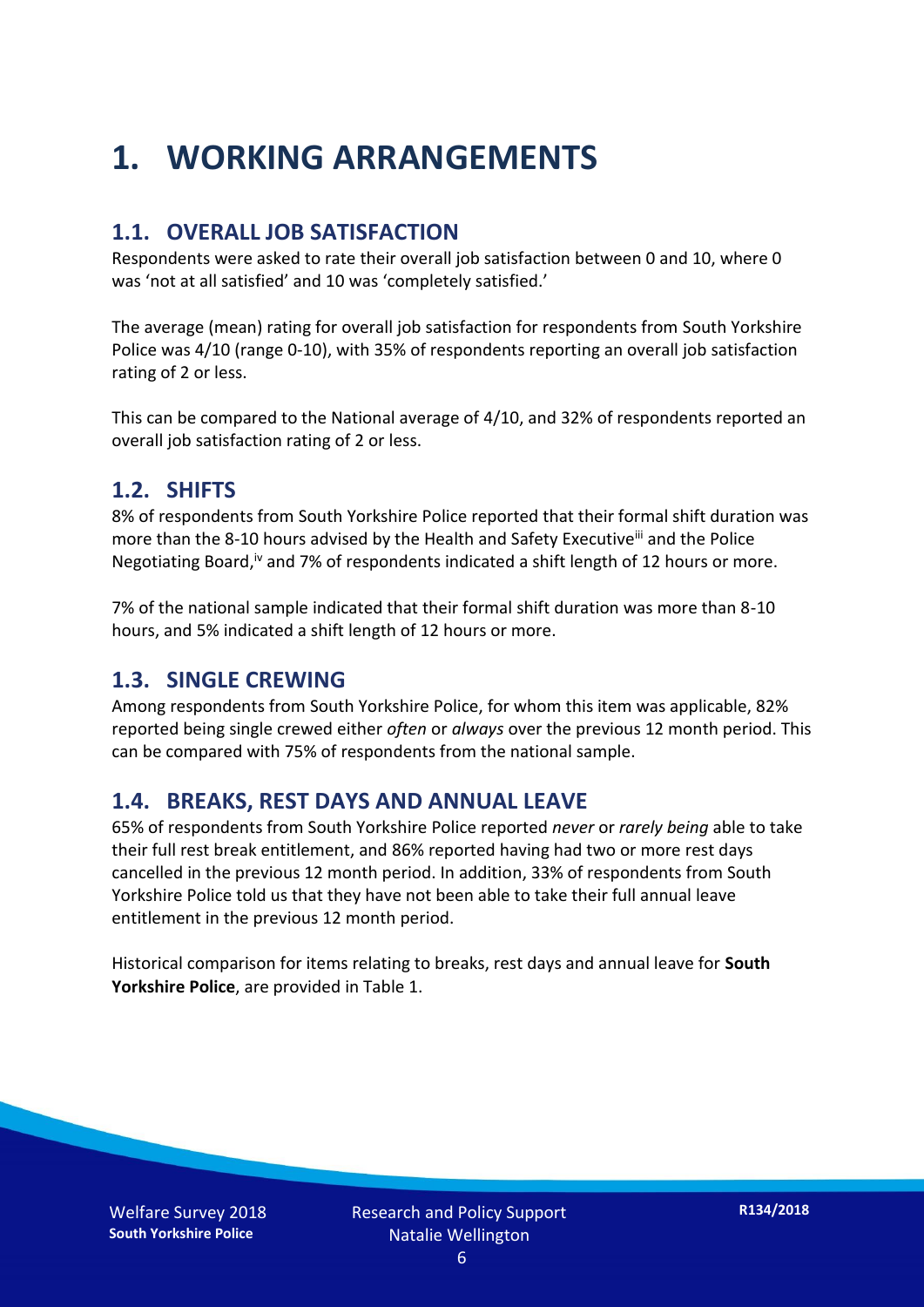| Table 1: Force level figures for breaks, rest days and<br>annual leave     | 2016 | 2018 |
|----------------------------------------------------------------------------|------|------|
| Reported being never or rarely able to take full rest<br>break entitlement | 55%  | 65%  |
| Reported having 2 or more rest days cancelled in the<br>previous 12 months | 91%  | 86%  |
| Reported being unable to take their full annual leave<br>entitlement       | 31%  | 33%  |

Historical comparisons for items relating to breaks, rest days and annual leave for the **police service as a whole**, are provided in the table below.

| Table 2: National figures for breaks, rest days and<br>annual leave        | 2016 | 2018 |
|----------------------------------------------------------------------------|------|------|
| Reported being never or rarely able to take full rest<br>break entitlement | 53%  | 52%  |
| Reported having 2 or more rest days cancelled in the<br>previous 12 months | 76%  | 67%  |
| Reported being unable to take their full annual leave<br>entitlement       | 33%  | 31%  |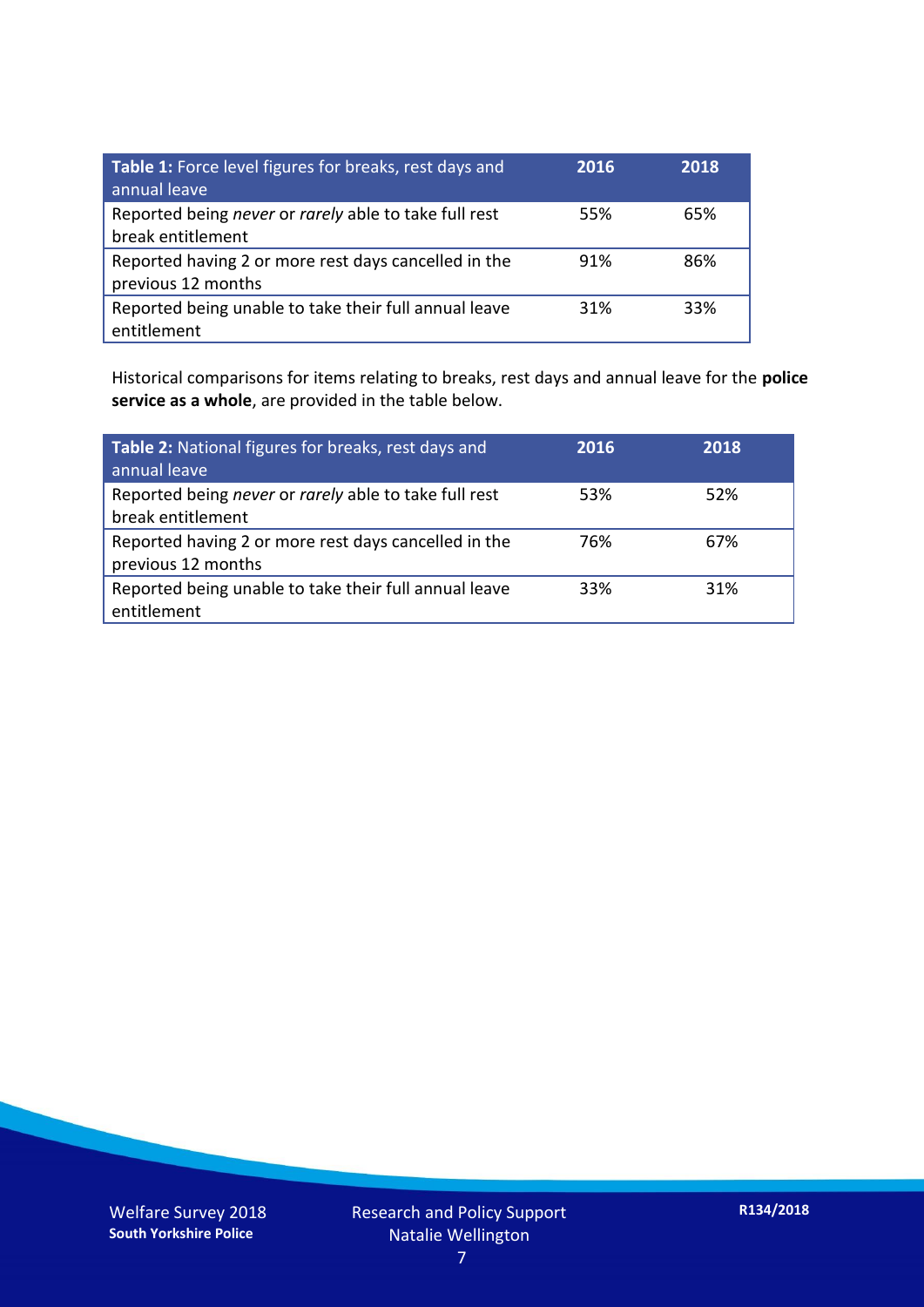## **2. DEMAND**

### **2.1. WORKLOAD**

89% of respondents from South Yorkshire Police told us that their workload is currently *too high*, or *much too high* – *higher than* the proportion from the national sample (72%) and *higher than* the proportion reported by South Yorkshire Police in the 2016 Demand, Capacity and Welfare Survey.

### **2.2. HSE MANAGEMENT STANDARDS**

The UK Health and Safety Executive published the Management Standards Indicator Tool (MSIT) to assist organisations in the assessment of workers exposure to dimensions of the psychosocial work environment that, if not properly managed, can lead to harm to health.<sup>v</sup> The 25-item version of the MSIT<sup>vi</sup> contains four items that measure job demands, which were included as part of the Demand, Capacity and Welfare Survey.

53% of respondents from South Yorkshire Police told us that they *often* or *always* have unachievable deadlines, and 68% that they *often* or *always* have to neglect some tasks because they have too much to do.

Historical comparisons for the MSIT job demand items for **South Yorkshire Police** are provided in the table below.

| Table 3: Force level figures for HSE MSIT job demands | 2016 | 2018 |
|-------------------------------------------------------|------|------|
| Often or always have unrealistic time pressures       | 45%  | 56%  |
| Often or always pressured to work long hours          | 36%  | 39%  |
| Often or always have to neglect some tasks because    | 54%  | 68%  |
| they have too much to do                              |      |      |
| Often or always have unachievable deadlines           | 41%  | 53%  |

Historical comparison for the MSIT job demand items for the **police service as a whole**, are provided in the table below.

| Table 4: National figures for HSE MSIT job demands | 2016 | 2018 |
|----------------------------------------------------|------|------|
| Often or always have unrealistic time pressures    | 35%  | 40%  |
| Often or always pressured to work long hours       | 26%  | 29%  |
| Often or always have to neglect some tasks because | 43%  | 54%  |
| they have too much to do                           |      |      |
| Often or always have unachievable deadlines        | 29%  | 38%  |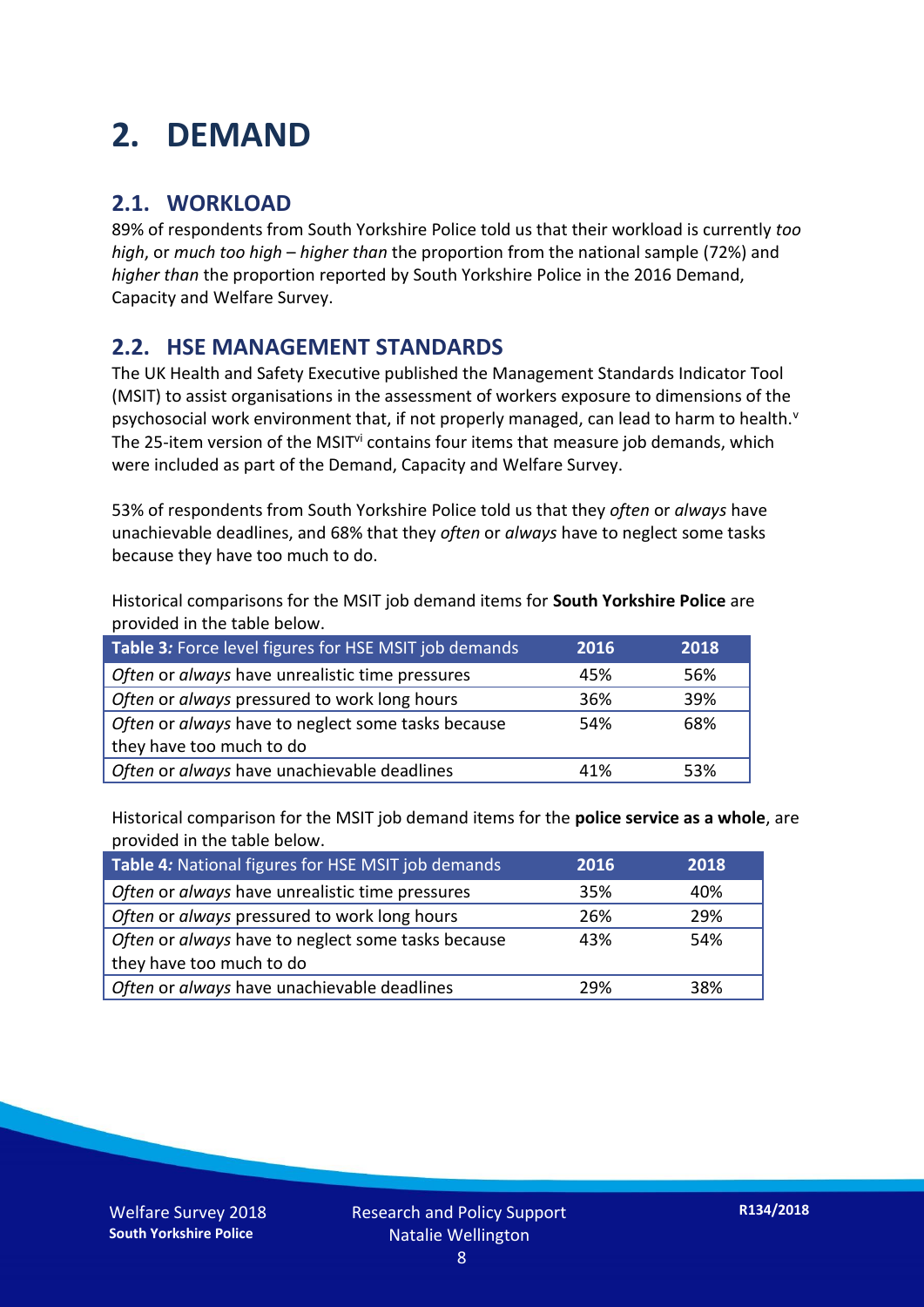### **2.3. AMOUNT AND PACE OF WORK**

86% of respondents from South Yorkshire Police *disagreed* or *strongly disagreed* that they were able to meet all of the conflicting demands on their time, whilst 7% *agreed* or *strongly agreed* that they had enough time engage in proactive policing in their team/unit. The proportion of officers from South Yorkshire Police reporting to have enough time to engage in proactive policing is *higher than* the proportion in 2016.

Across the police service as a whole, 74% of respondents *disagreed* or *strongly disagreed* that they were able to meet all of the conflicting demands on their time and 90% *disagreed* or *strongly disagreed* that there are enough officers to manage all the demands made on their team/unit.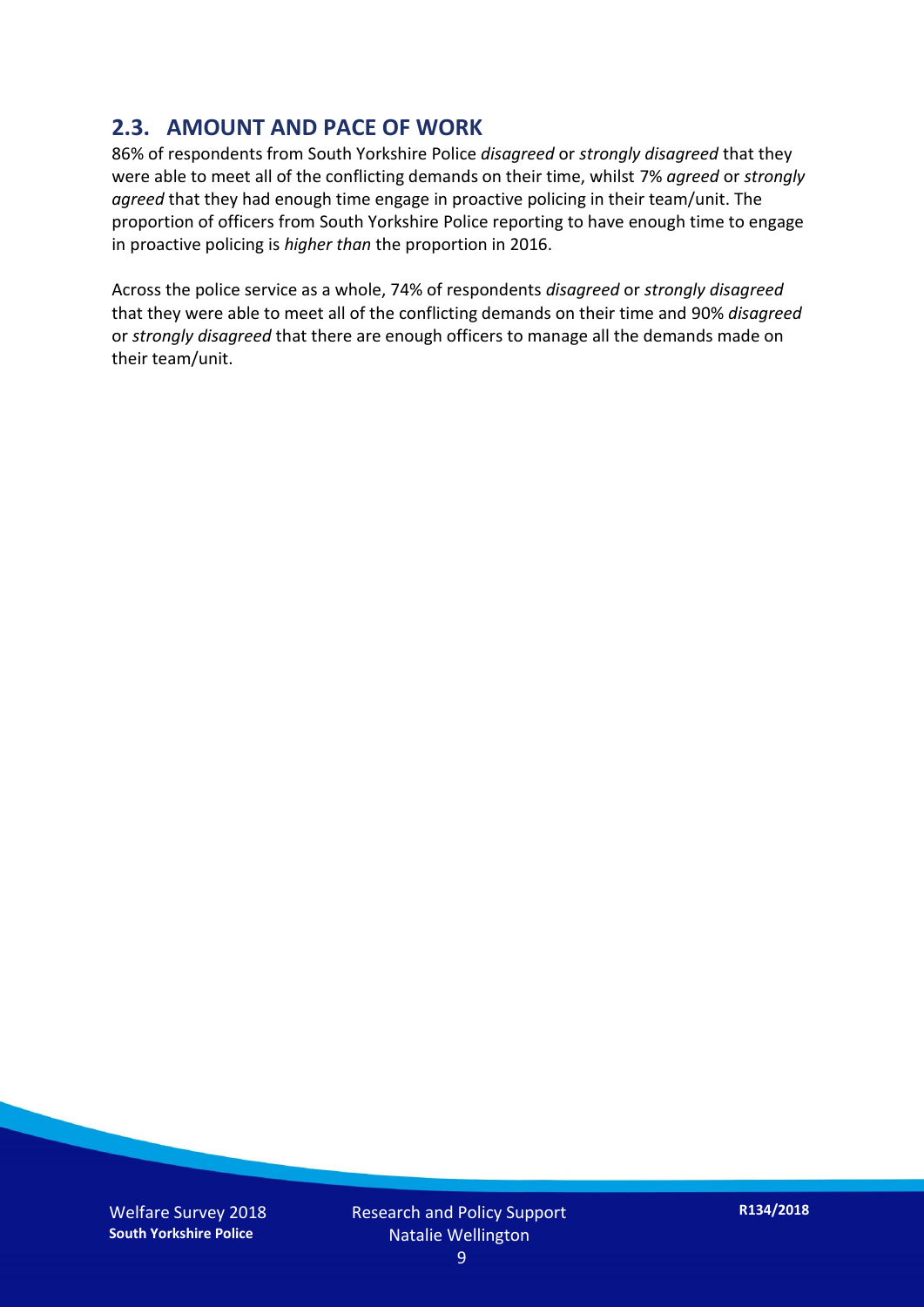## **3. CAPACITY**

### **3.1. MINIMUM OFFICER STAFFING**

82% of respondents from South Yorkshire Police indicated that their team or unit had a minimum officer staffing level.

Among respondents whose team or unit had a minimum officer staffing level, 33% indicated that this level was *never* or *rarely* achieved. This can be compared to 2016 where 29% of respondents from South Yorkshire Police indicated that the minimum officer staffing level was *never* or *rarely* achieved.

#### **3.2. OFFICER STAFFING ARRANGEMENTS**

79% of respondents *disagreed* or *strongly disagreed* that the way officer staffing levels are determined in their team/unit seems to be effective; *lower than* the proportion reported in 2016.

Historical comparisons of two key items relating to capacity to deal with demand for **South Yorkshire Police** are provided in the table below.

| Table 5: Force level figures for key items relating to capacity                                                     |                                                      |      |  |
|---------------------------------------------------------------------------------------------------------------------|------------------------------------------------------|------|--|
| <b>Statements</b>                                                                                                   | % of respondents who<br>disagreed with the statement |      |  |
|                                                                                                                     | 2016                                                 | 2018 |  |
| There are enough officers in my team/unit for me to do<br>my job properly                                           | 90%                                                  | 90%  |  |
| In my experience, we generally have enough officers to<br>manage all the demands being made on us as a<br>team/unit | 92%                                                  | 95%  |  |

Historical comparisons of the same items for the **police service as a whole** are provided in the table below.

| Table 6: National figures for key items relating to capacity                                                        |                                                      |      |  |  |
|---------------------------------------------------------------------------------------------------------------------|------------------------------------------------------|------|--|--|
| <b>Statements</b>                                                                                                   | % of respondents who<br>disagreed with the statement |      |  |  |
|                                                                                                                     | 2016                                                 | 2018 |  |  |
| There are enough officers in my team/unit for me to do<br>my job properly                                           | 78%                                                  | 83%  |  |  |
| In my experience, we generally have enough officers to<br>manage all the demands being made on us as a<br>team/unit | 85%                                                  | 90%  |  |  |

Welfare Survey 2018 **South Yorkshire Police**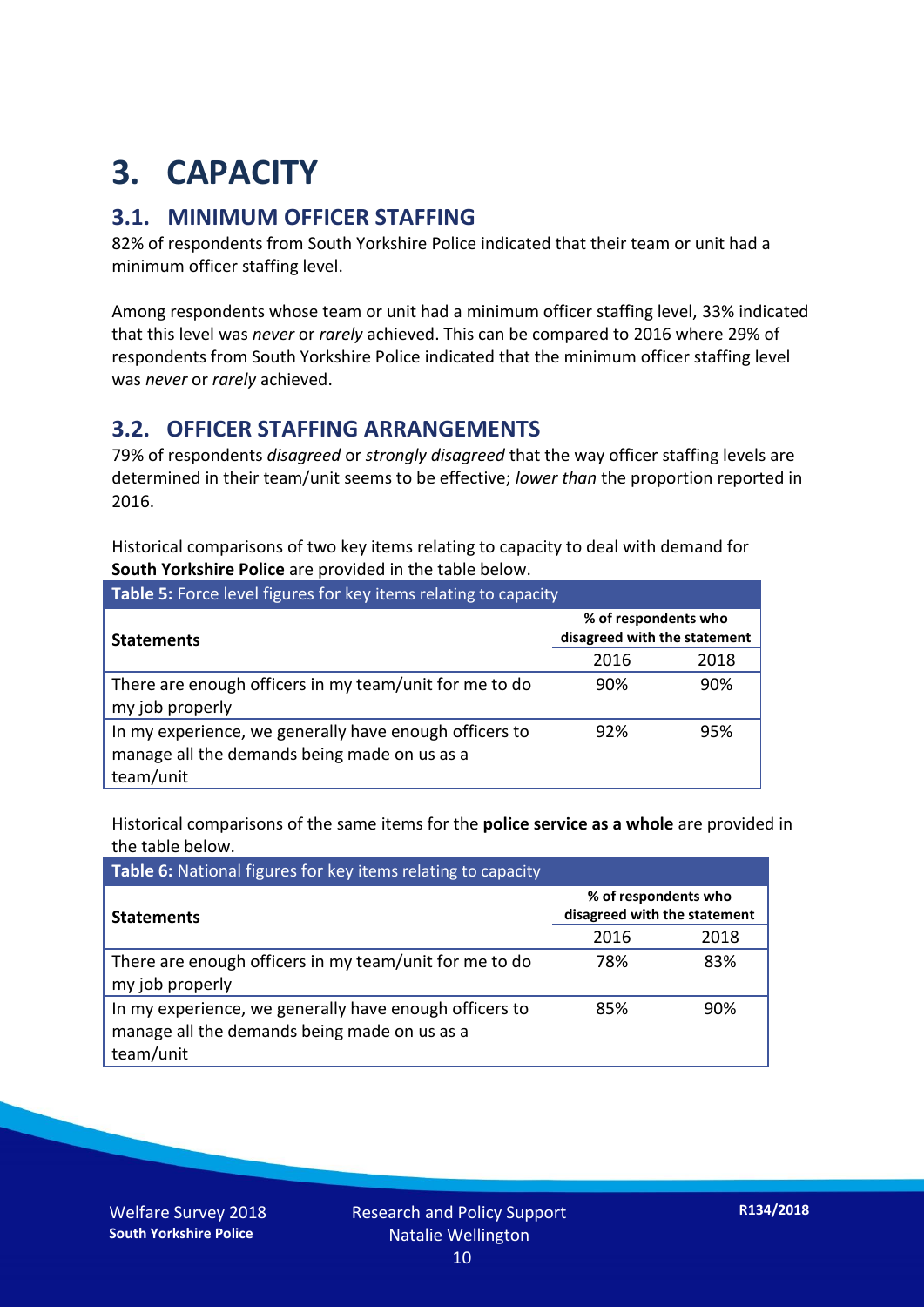## **4. HEALTH AND WELLBEING**

### **4.1. OVERALL LIFE SATISFACTION**

Respondents were asked to rate their overall life satisfaction between 0 and 10, where 0 was 'not at all satisfied' and 10 was 'completely satisfied.'

The average (mean) rating for overall life satisfaction for respondents from South Yorkshire Police was 6/10 (range 0-10). 13% of respondents reported life satisfaction rating of 2 or less.

These results can be compared to the National average of 6/10, with 15% of respondents reporting an overall life satisfaction rating of 2 or less.

### **4.2. OVERALL PHYSICAL HEALTH**

Participants were asked to rate their overal health on a scale from *very good* to *very poor*. An historical comparison for both national and local figures for this item are below.

| Table 7: Self-rated overall physical health |                       | 2016 | 2018 |
|---------------------------------------------|-----------------------|------|------|
| <b>Force level figures</b>                  | Very poor             | 1%   | 1%   |
|                                             | Poor                  | 9%   | 6%   |
|                                             | Neither good nor poor | 20%  | 14%  |
|                                             | Good                  | 52%  | 50%  |
|                                             | Very good             | 18%  | 29%  |
| <b>National figures</b>                     | Very poor             | 1%   | 1%   |
|                                             | Poor                  | 11%  | 6%   |
|                                             | Neither good nor poor | 23%  | 17%  |
|                                             | Good                  | 53%  | 54%  |
|                                             | Very good             | 13%  | 23%  |

#### **4.3. SINGLE ITEM INDICATOR OF STRESS**

Work related stress was measured using a single-item measure. 57% of respondents from South Yorkshire Police presented with a non-diagnostic case of work-related stress.<sup>vii</sup>

This is *higher than* the proportion reported in the 2016 iteration of this survey and *higher than* the proportion reported in this year's national results.

Stress outside of work was assessed using an adaptation of the work-related stress measure. 7% of respondents from South Yorkshire Police presented with a non-diagnostic case of stress outside of work.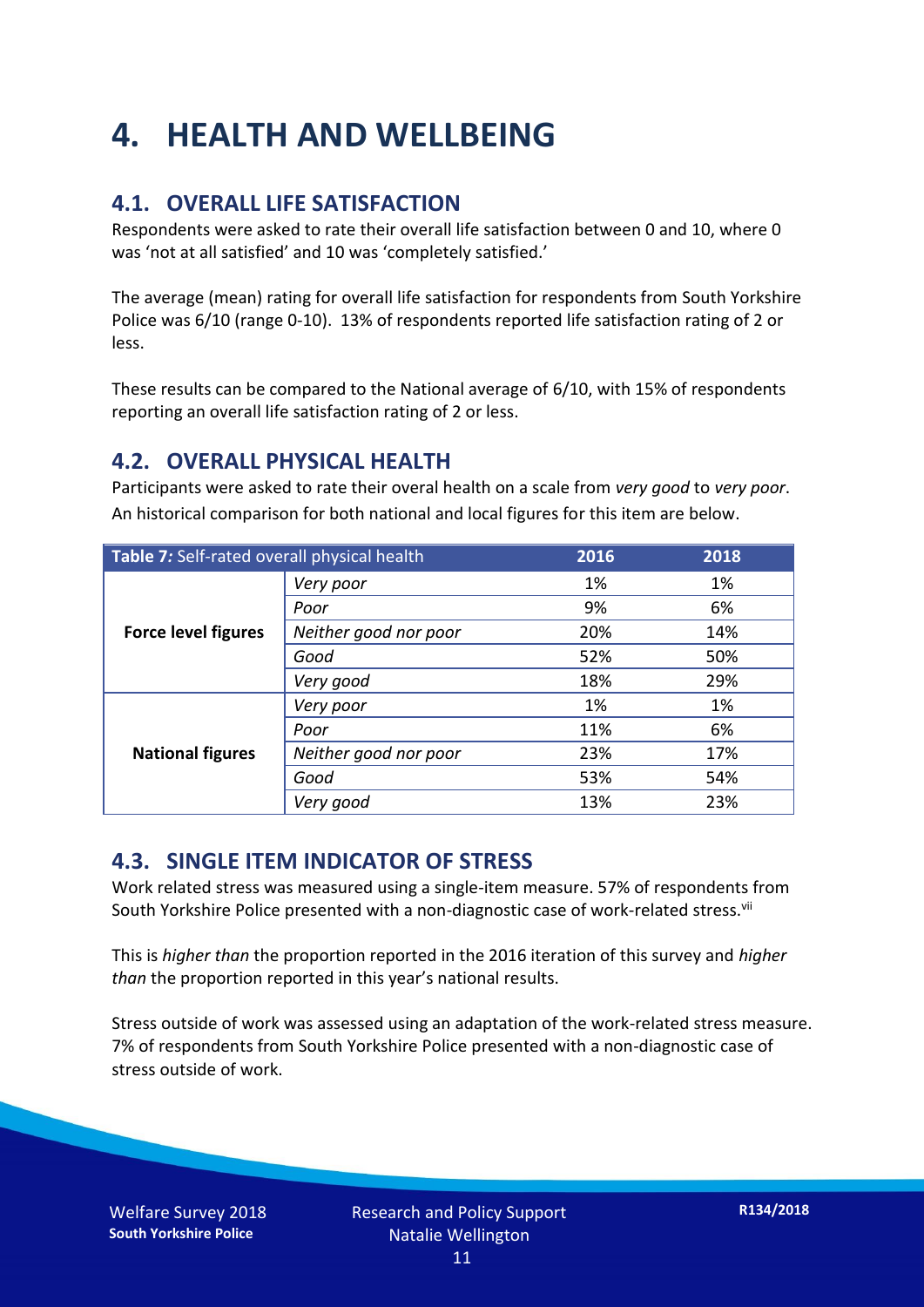### **4.4. SINGLE ITEM INDICATOR FOR MENTAL HEALTH**

A top-level broad overview of mental wellbeing was established using an item that asked respondents to indicate whether they had experienced feelings of stress, low mood, anxiety, or other difficulties with their health and wellbeing over the last 12 months.

82% of respondents from South Yorkshire Police indicated that they had experienced feelings of stress, low mood, anxiety, or other difficulties with their health and wellbeing over the last 12 months; with 95% also indicating that these feelings were caused, or made worse by work.

### **4.5. MENTAL WELLBEING**

Mental wellbeing can be broadly conceptualized as having two dimensions. The first concerns positive affect (i.e. pleasurable aspects of wellbeing such as feelings of optimism, cheerfulness, and relaxation). The second concerns psychological functioning (i.e. such as clear thinking, self-acceptance, personal development, competence, and autonomy).

To investigate mental wellbeing in more detail the two-dimensional structure of mental wellbeing described above was assessed using the short Warwick-Edinburgh Mental Wellbeing Scale (SWEMWBS). viii The scale asks individuals to rate their experience during the last two weeks for seven positively framed statements.

SWEMWBS findings for **South Yorkshire Police** are presented in the table below alongside those for national sample for 2016 and 2018.

**Table 8**: % of respondents that reported experiencing the following positive aspects of wellbeing *rarely* or *none of the time* over the previous 2 weeks

| <b>SWEMWBS item</b>                           | <b>National figures</b> |      | <b>Force level figures</b> |      |
|-----------------------------------------------|-------------------------|------|----------------------------|------|
|                                               | 2016                    | 2018 | 2016                       | 2018 |
| I've been feeling optimistic about the future | 62%                     | 36%  | 71%                        | 37%  |
| I've been feeling useful                      | 28%                     | 25%  | 35%                        | 24%  |
| I've been feeling relaxed                     | 60%                     | 48%  | 72%                        | 48%  |
| I've been dealing with problems well          | 20%                     | 19%  | 26%                        | 18%  |
| I've been thinking clearly                    | 16%                     | 16%  | 23%                        | 15%  |
| I've been feeling close to other people       | 34%                     | 28%  | 38%                        | 23%  |
| I've been able to make up my own mind         | 13%                     | 10%  | 16%                        | 10%  |
| about things                                  |                         |      |                            |      |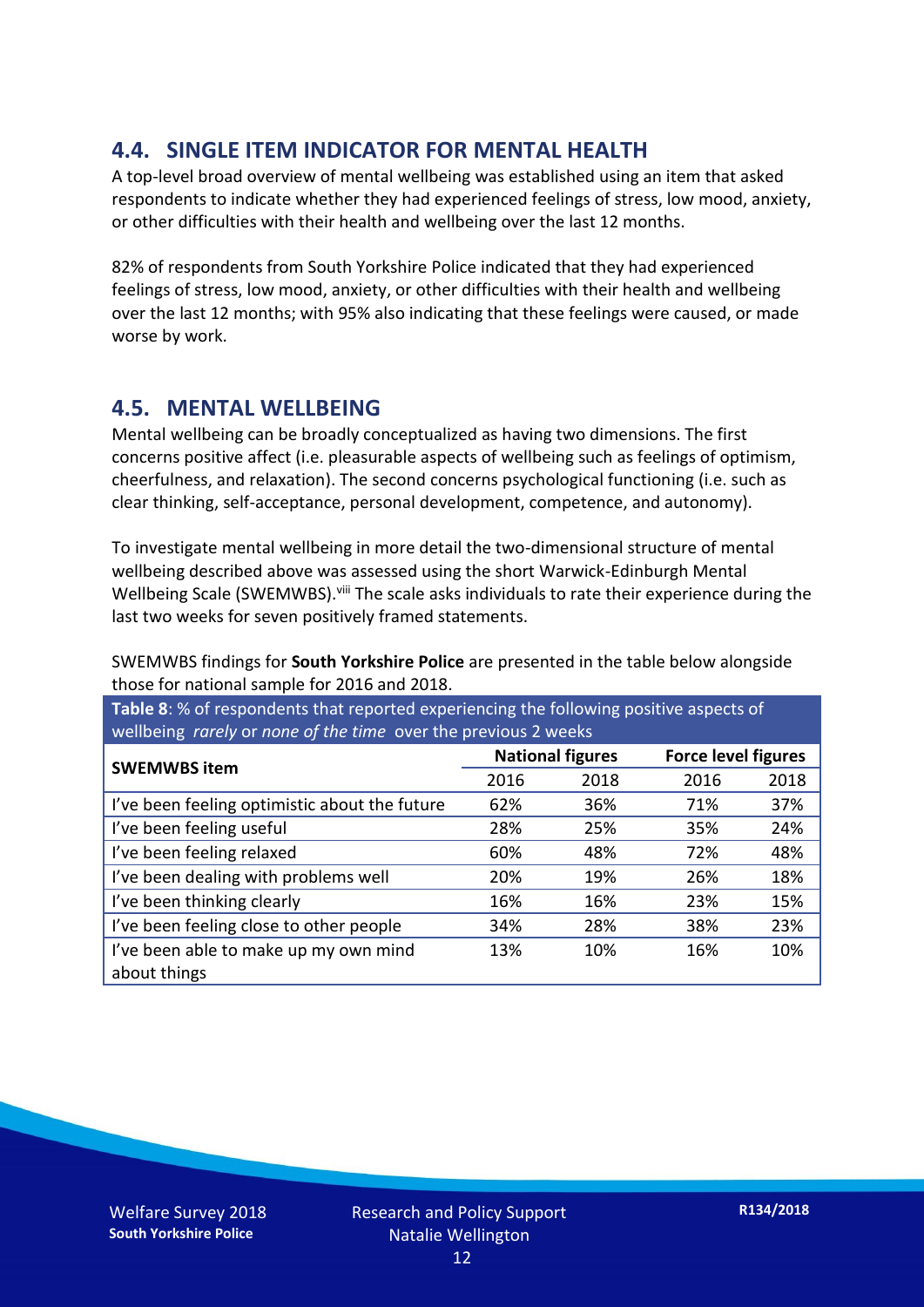#### **4.6. HELP SEEKING**

A question was applied to identify those who had ever **sought help** for feelings of stress, low mood, anxiety, or any other difficulties with mental health and wellbeing. Examples of sources of help were provided including GP, occupational health department, psychologist, therapist, and counsellor.

45% of responses from South Yorkshire Police had previously sought help for feelings of stress, low mood, anxiety or other difficulties with their mental health and wellbeing, 58% of which had done so within the last 12 months.

Welfare Survey 2018 **South Yorkshire Police**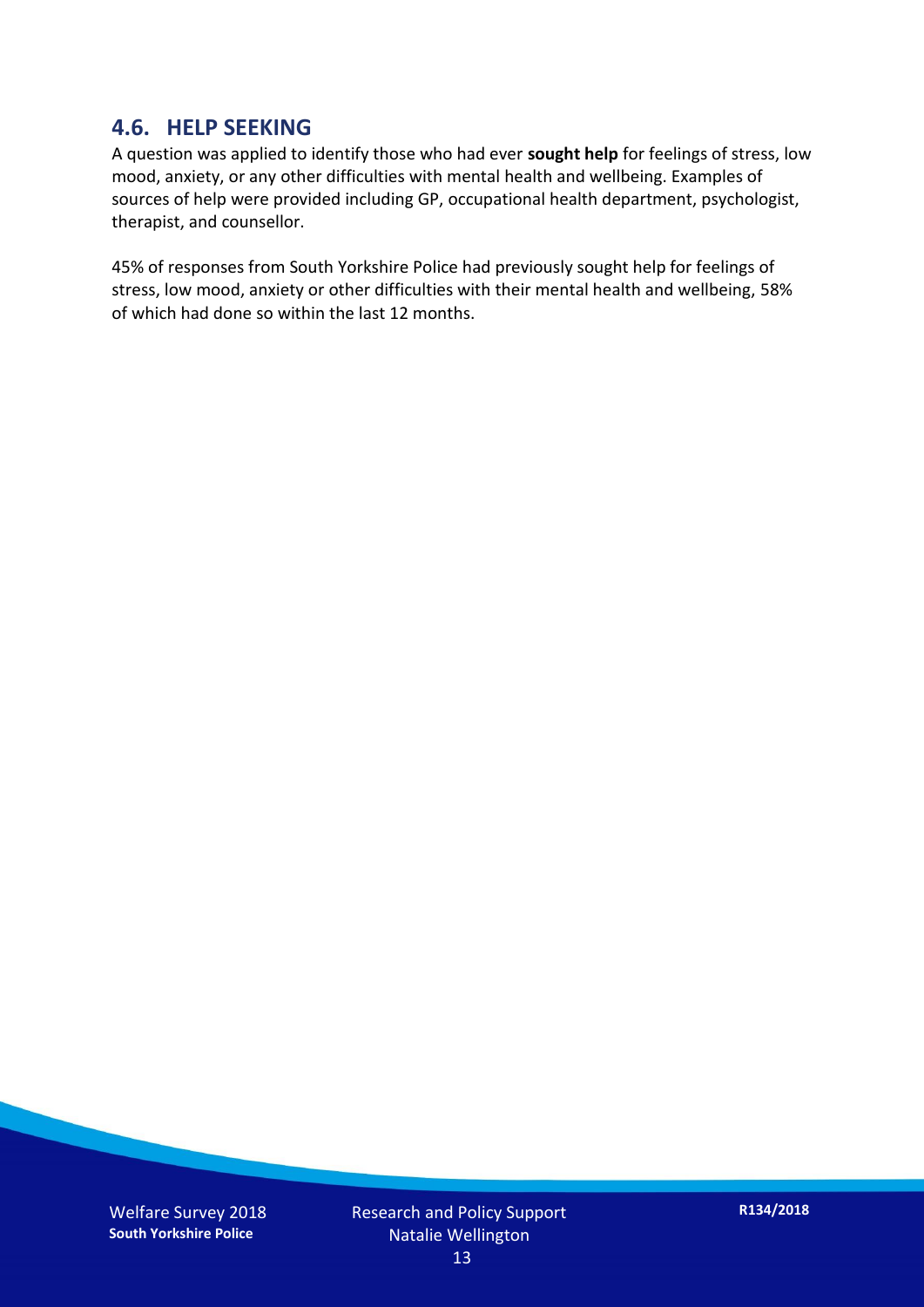## **5. ABSENCE BEHAVIOUR**

## **5.1. ABSENCE**

48% of respondents from South Yorkshire Police reported one or more days of sickness absence and 28% of respondents indicated that at least one day of their sickness absence was attributable to stress, depression, or anxiety.

The national proportion of respondents who had taken one or more days of sickness absence was 56% and 32% of respondents indicated that at least one day of their sickness absence was attributable to stress, depression, or anxiety.

### **5.2. PRESENTEEISM AND LEAVEISM**

Presenteeism is the act of attending work while ill. This has been shown to be associated with subsequent health decline, particularly in relation to burnout,  $\alpha$  and can to lead to elevated absenteeism.<sup>x</sup> Moreover, evidence suggests that presenteeism can compound the effects of the initial illness and negatively influence job satisfaction, resulting in negative job attitudes and withdrawal from work.<sup>xi</sup>

Leaveism is a recently coined term to describe hidden sickness absence and work undertaken during rest periods, including using allocated time off such as annual leave entitlements to take time off when they are in fact unwell.

Findings for South Yorkshire Police are presented in the graph below.





Welfare Survey 2018 **South Yorkshire Police**

Research and Policy Support Natalie Wellington 14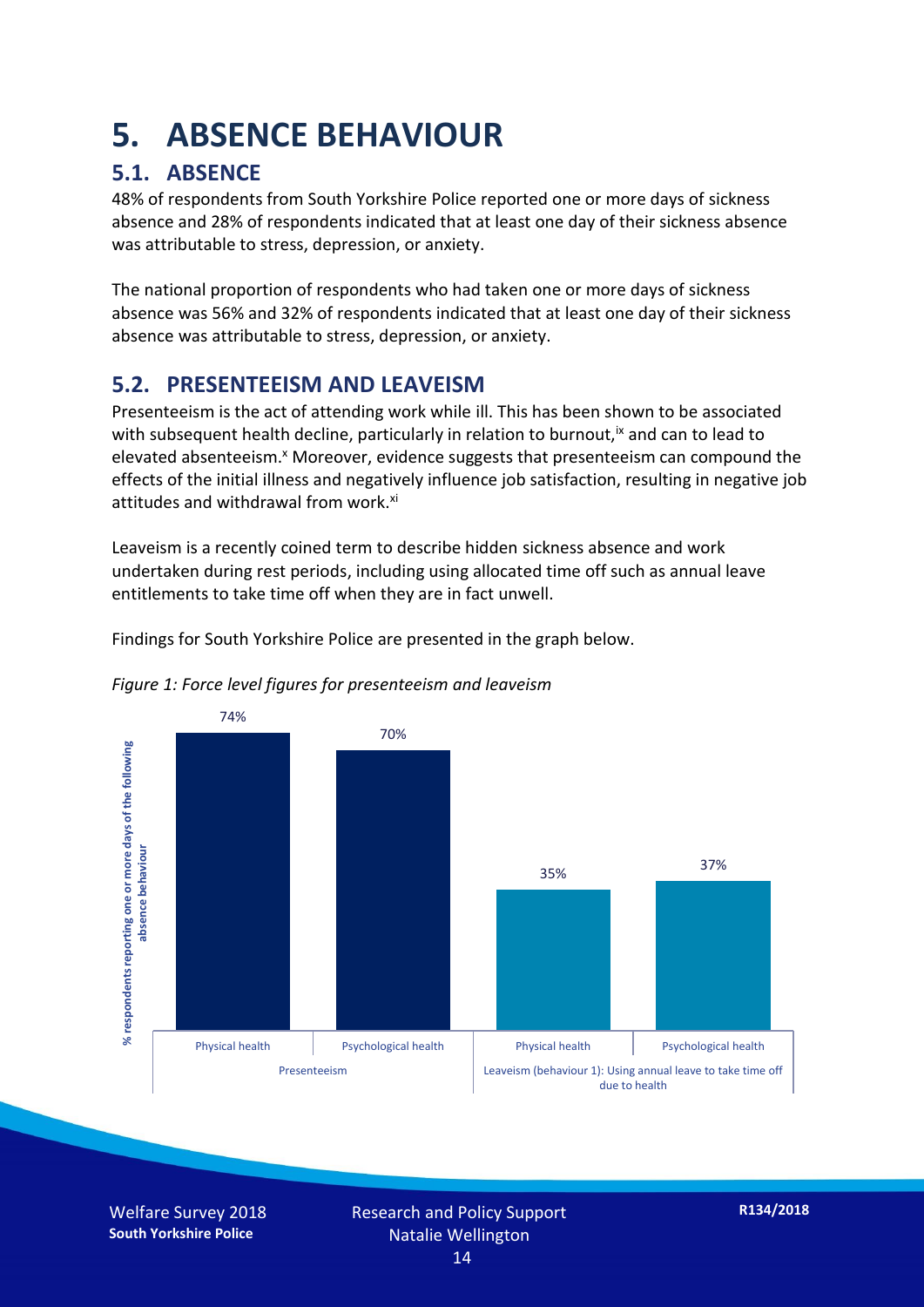## **6. Violence and physical injuries**

## **6.1. VIOLENCE**

Verbal and physical violence was assessed using four questions regarding how often officers received verbal insults, verbal threats, unarmed physical attacks, and attacks with a weapon from members of the public over the previous 12 months. Findings are presented in the table below.

**Table 9:** Force level figures for frequency of verbal and physical violence from members of the public

| Type of violent victimisation                      | % of respondents indicating frequency<br>of experience as at least once a week |      |  |
|----------------------------------------------------|--------------------------------------------------------------------------------|------|--|
|                                                    | 2016                                                                           | 2018 |  |
| Verbal insults (e.g., swearing, shouting, abuse)   | 45%                                                                            | 47%  |  |
| Verbal threats (e.g., threat of hitting, threat of | 26%                                                                            | 24%  |  |
| kicking)                                           |                                                                                |      |  |
| *Spitting assaults (i.e. being deliberately spat   |                                                                                | 2%   |  |
| upon)                                              |                                                                                |      |  |
| Unarmed physical attacks (e.g., struggling to      | 16%                                                                            | 16%  |  |
| get free, wrestling, hitting, kicking)             |                                                                                |      |  |
| Use of a deadly weapon (e.g., stick, bottle, axe,  | 2%                                                                             | 2%   |  |
| firearm)                                           |                                                                                |      |  |

\*Spitting assaults data was only available from 2018.

#### **6.2. INJURIES**

25% of South Yorkshire Police respondents reported that they had suffered one or more injuries that required medical attention as a result of work-related **violence** in the last year – losing more than 348 days in sickness absence.

This is *higher than* the proportion reporting one or more injuries as a result of work-related **violence** than reported in the 2016 iteration of this survey and *higher than* the proportion compared to this year's national results.

15% of South Yorkshire Police respondents also reported that they had suffered one or more injuries that required medical attention as a result of work-related **accidents** in the last year – losing more than 277 days in sickness absence.

This is *lower than* the proportion reporting one or more injuries as a result of work-related **accidents** in the 2016 iteration of this survey and *the same as* the proportion compared to this year's national results.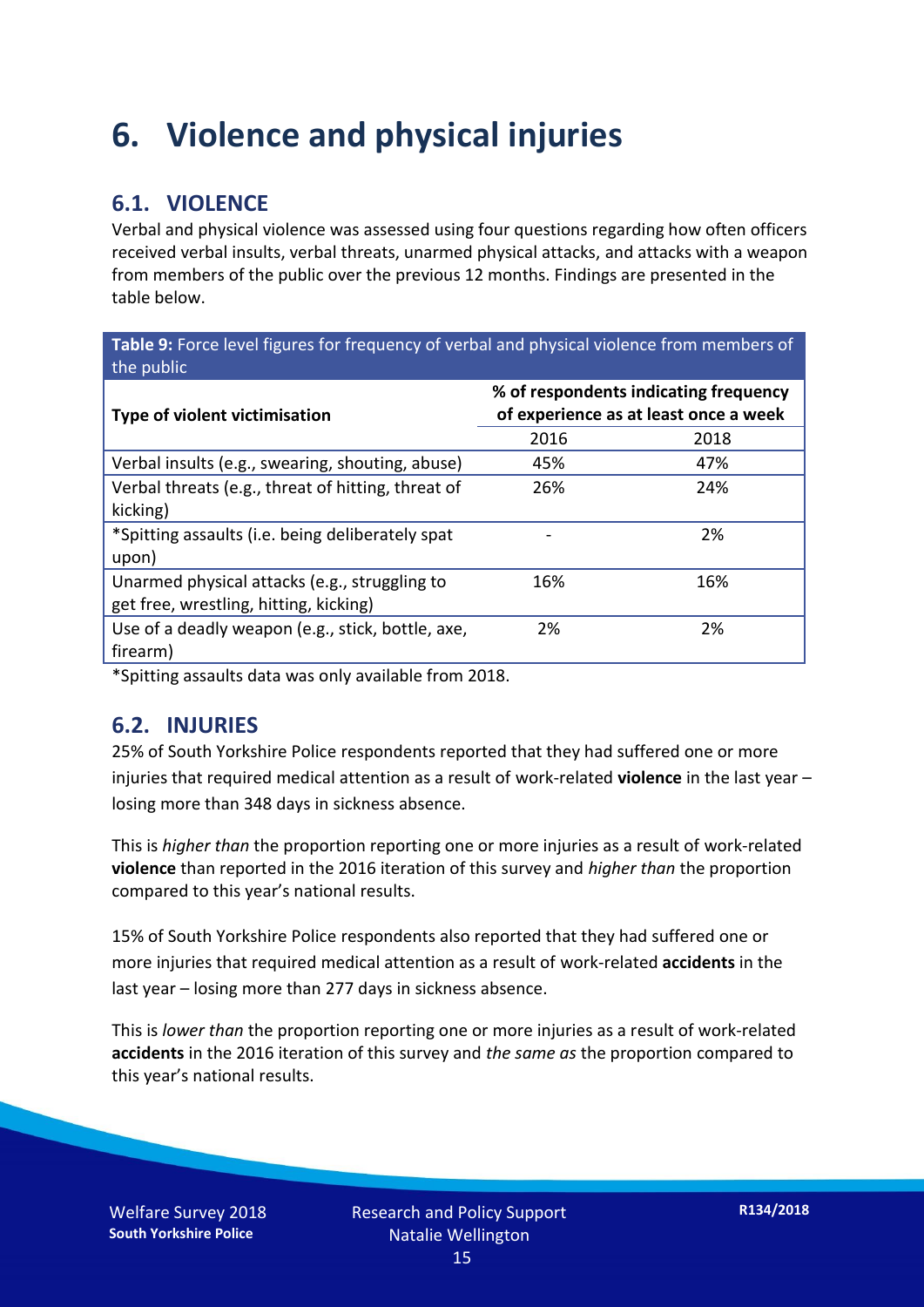## **7. ORGANISATIONAL SUPPORT: MENTAL HEALTH & WELLBEING**

Participants who indicated that they had sought help for difficulties with mental health and wellbeing were presented with additional questions concerning disclosure to a line manager.

### **7.1. DISCLOSURE**

74% of respondents from South Yorkshire Police, for whom it was applicable, reported that they had disclosed seeking mental health and wellbeing support to their line managers. This can be compared with 71% from the same survey in 2016.

### **7.2. REASONS FOR NON-DISCLOSURE**

Respondents who did not disclose to their line managers that they had sought mental health and wellbeing support, were asked to indicate why. Findings are presented in the table below.

| Table 10: Reasons for non-disclosure                        |                     |                 |  |
|-------------------------------------------------------------|---------------------|-----------------|--|
|                                                             | % of total mentions |                 |  |
| <b>Item</b>                                                 | Force level         | <b>National</b> |  |
|                                                             | figures             | figures         |  |
| I was worried that my other colleagues would find out       | 12%                 | 10%             |  |
| I thought it would negatively affect my opportunities for   | 9%                  | 11%             |  |
| promotion and/or specialising                               |                     |                 |  |
| It wasn't affecting my work                                 | 8%                  | 7%              |  |
| I didn't want to be treated differently (in a negative way) | 13%                 | 13%             |  |
| I felt it was a personal matter                             | 20%                 | 20%             |  |
| I have had negative experiences of disclosing in the past   | 2%                  | 6%              |  |
| I thought it would have a negative impact on my career      | 8%                  | 10%             |  |
| There is a negative attitude in the police service towards  | 13%                 | 12%             |  |
| people who experience difficulties with their mental health |                     |                 |  |
| and wellbeing                                               |                     |                 |  |
| I did not think my line manager would treat me with         | 10%                 | 7%              |  |
| empathy                                                     |                     |                 |  |
| For reasons other than those listed above                   | 6%                  | 4%              |  |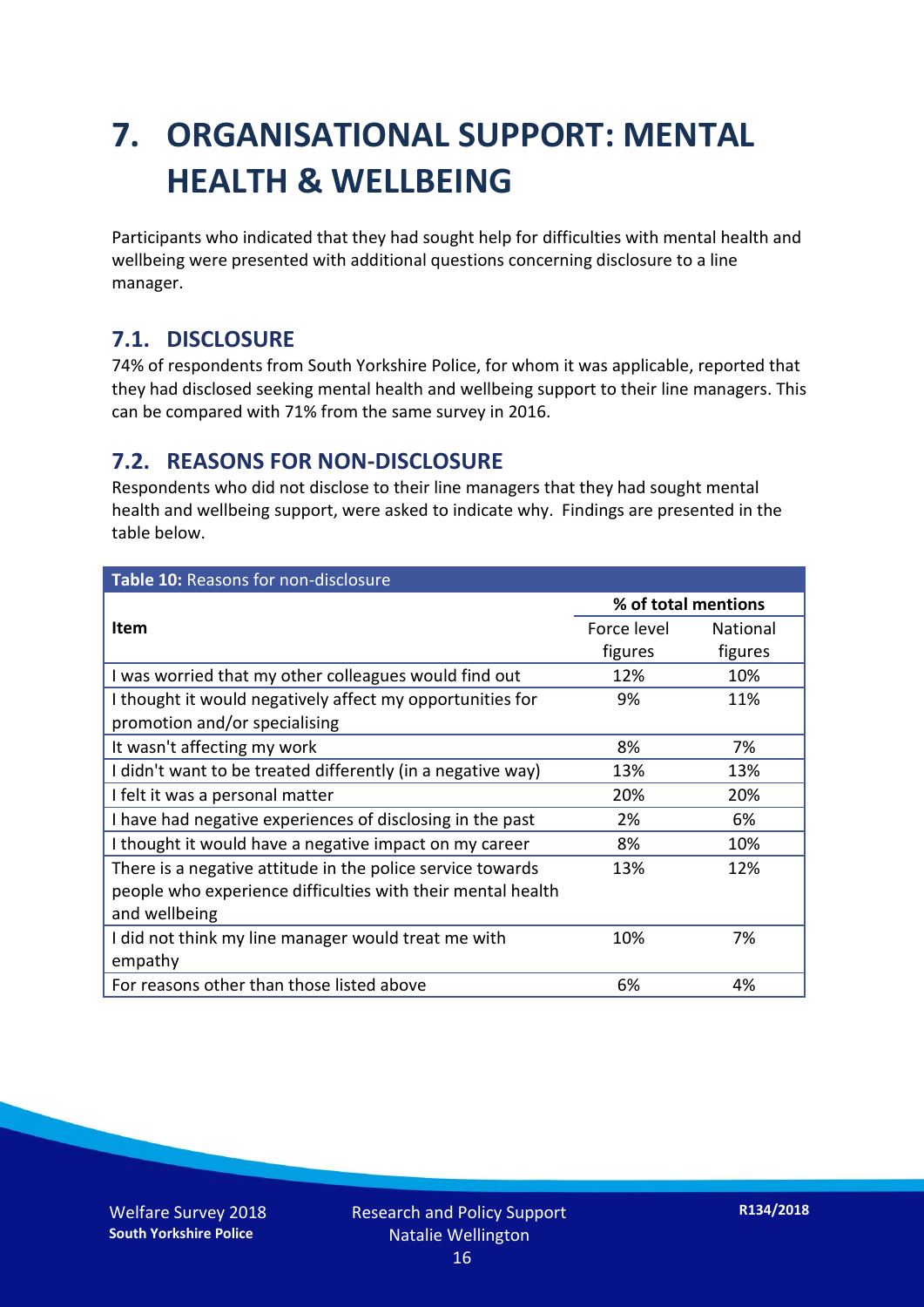### **7.3. ATTITUDES TO MENTAL HEALTH AND WELLBEING**

All respondents were asked about the attitude of the police service towards mental health and wellbeing.

Respondents were provided with a list of statements, and asked to indicate the extent to which they agreed or disagreed with the statement.

The table below shows the percentage of respondents who agreed with three key statements about the police services attitudes towards mental health and wellbeing for both South Yorkshire Police, and the police service as a whole.

| Table 11: Attitudes to mental health and wellbeing |                                                    |                         |  |
|----------------------------------------------------|----------------------------------------------------|-------------------------|--|
| <b>Statements</b>                                  | % of respondents that agreed with<br>the statement |                         |  |
|                                                    | Force level figures                                | <b>National figures</b> |  |
| The police service encourages staff to talk openly | 31%                                                | 45%                     |  |
| about mental health and wellbeing                  |                                                    |                         |  |
| Someone would be treated differently (in a         | 37%                                                | 37%                     |  |
| negative way) if they disclosed difficulties with  |                                                    |                         |  |
| their mental health and wellbeing                  |                                                    |                         |  |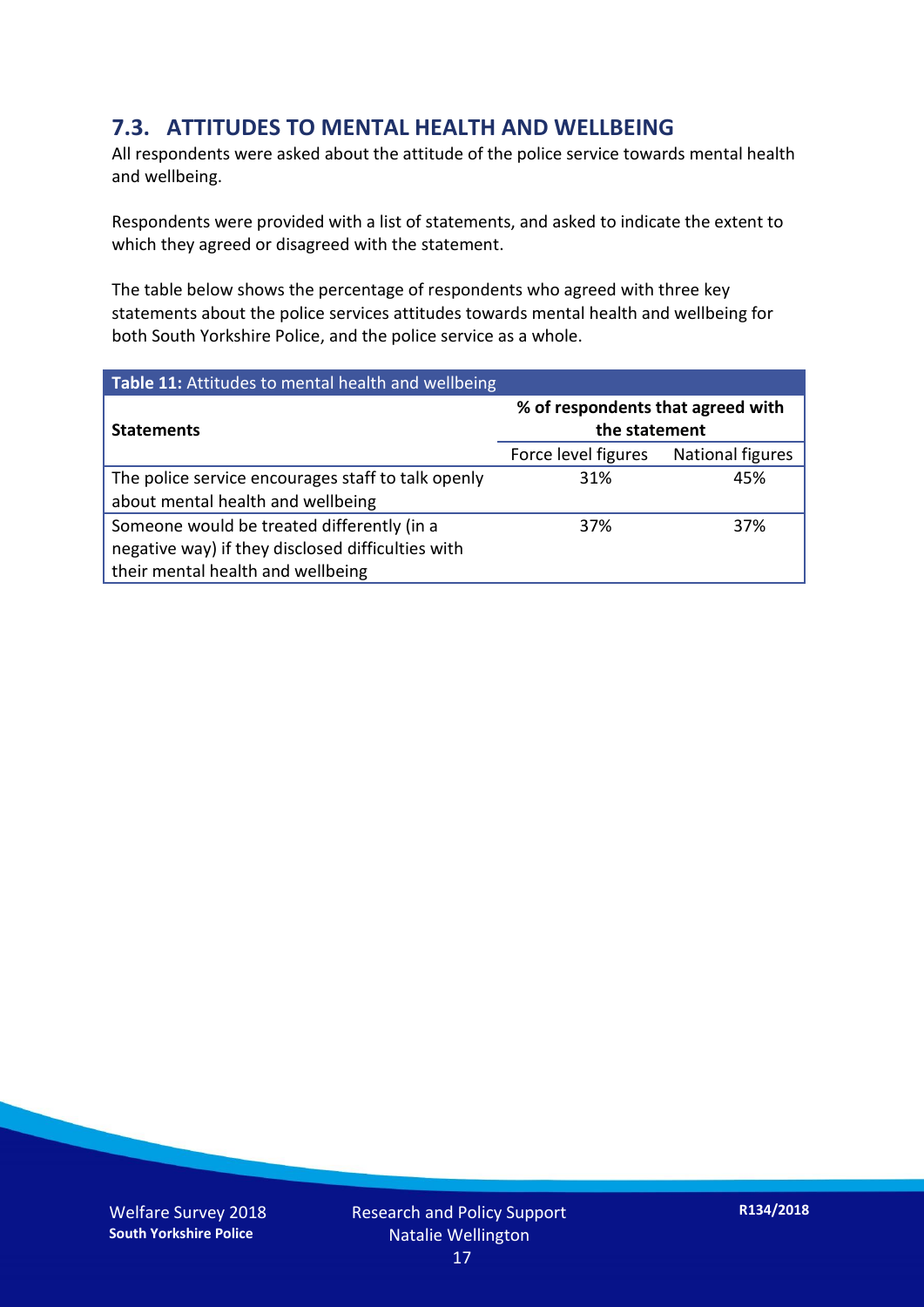## **8. Notes for JBBs**

Additional findings from the 2018 Demand, Capacity and Welfare survey are available on request from the Research and Policy department. Additional topics include, but are not limited to:

- Morale,
- Fatigue and sleep,
- Managerial mental health and wellbeing support,
- Organisational change, and
- Organisational justice.

The findings of the survey can also be broken down in more detail in terms of different demographic groups, such as rank, role or length of service. However please be aware that we can only go into a certain level of detail with this demographic data in order to preserve respondents' confidentiality.

JBBs wishing to obtain further information can contact [ResearchandDataCollection@polfed.org](mailto:ResearchandDataCollection@polfed.org) to discuss their requirements.

The Research and Policy Department only has one member of staff responsible for these data requests; please bear this in mind in terms of turnaround times and the amount of data you request when contacting the team.

All other interested parties should speak to their local JBB in the first instance.